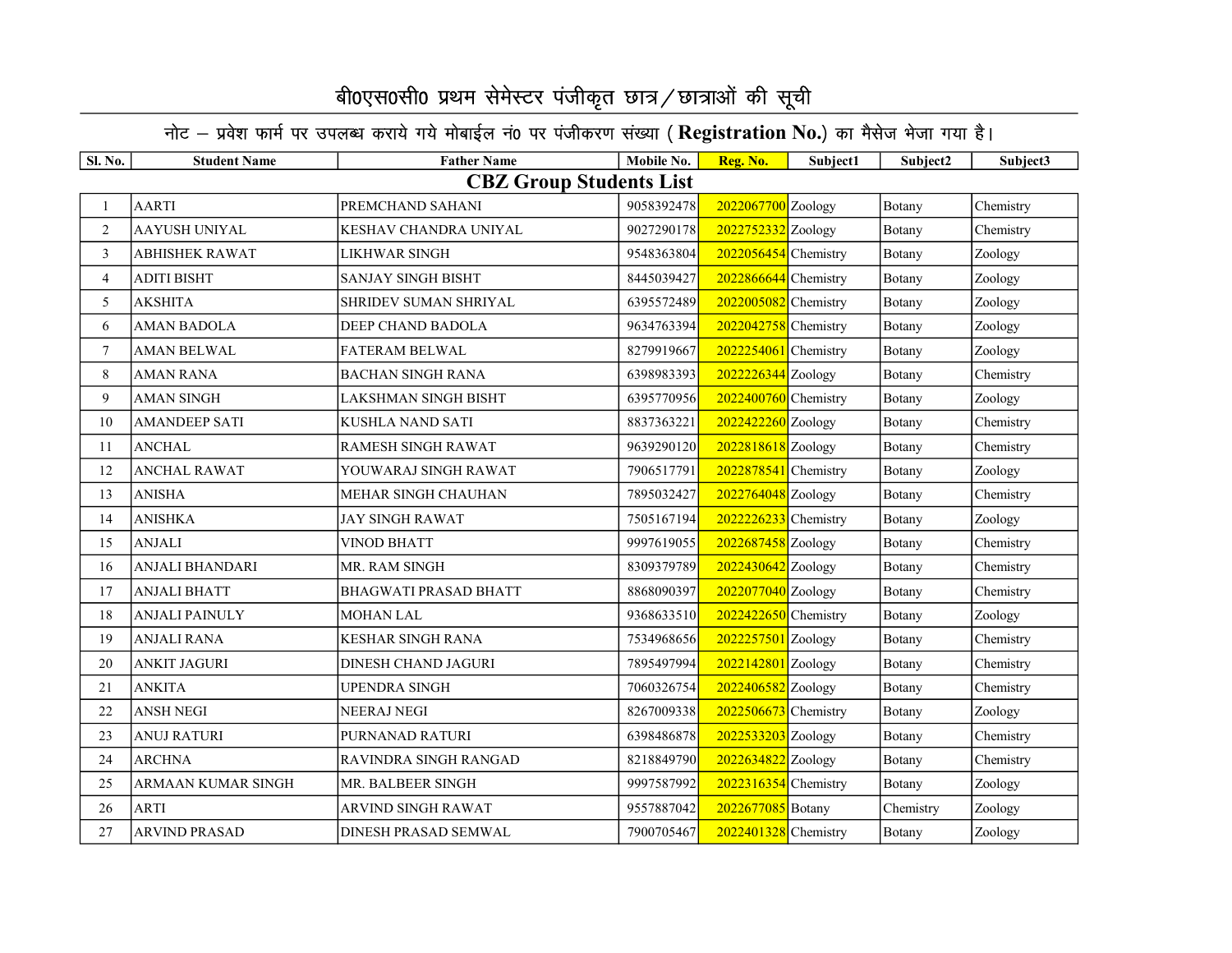| Sl. No.                        | <b>Student Name</b>    | <b>Father Name</b>           | Mobile No. | Reg. No.             | Subject1 | Subject2  | Subject3  |
|--------------------------------|------------------------|------------------------------|------------|----------------------|----------|-----------|-----------|
| <b>CBZ Group Students List</b> |                        |                              |            |                      |          |           |           |
| 28                             | ASHISH SINGH NEGI      | <b>HARI SINGH NEGI</b>       | 9456106119 | 2022428384 Zoology   |          | Botany    | Chemistry |
| 29                             | <b>AYUSHI PANWAR</b>   | <b>SUMER SINGH PANWAR</b>    | 8650367971 | $2022666425$ Zoology |          | Botany    | Chemistry |
| 30                             | <b>BABLI</b>           | PREETAM 'SINGH               | 7505288395 | 2022646361 Zoology   |          | Botany    | Chemistry |
| 31                             | <b>BABLI</b>           | <b>BALAM SINGH</b>           | 8755529787 | 2022852142 Chemistry |          | Botany    | Zoology   |
| 32                             | <b>DEEKSHA PAWAL</b>   | <b>SUKDEV CHANDRA</b>        | 9759450139 | 2022553842 Zoology   |          | Botany    | Chemistry |
| 33                             | <b>DEEPAK SINGH</b>    | <b>CHANDRA SINGH RAWAT</b>   | 9870967875 | 2022008672 Zoology   |          | Botany    | Chemistry |
| 34                             | <b>DEEPALI</b>         | <b>MADAN SINGH</b>           | 6395473541 | 2022445724 Zoology   |          | Botany    | Chemistry |
| 35                             | <b>DIKSHA DIMRI</b>    | VISHNU PRASAD DIMRI          | 7417658278 | 2022325133 Zoology   |          | Botany    | Chemistry |
| 36                             | <b>DIKSHA RANAKOTI</b> | MR. BHAGWATI PRASAD RANAKOTI | 8171592813 | 2022812036 Chemistry |          | Botany    | Zoology   |
| 37                             | <b>DURGA</b>           | <b>SADANAND</b>              | 9837542579 | 2022171432 Chemistry |          | Botany    | Zoology   |
| 38                             | <b>ESHA NEGI</b>       | <b>SURENDRA SINGH NEGI</b>   | 9760213324 | 2022606371 Botany    |          | Chemistry | Zoology   |
| 39                             | <b>HARH KUMAR</b>      | <b>JAYPAL SINGH</b>          | 8864961487 | 2022512661 Zoology   |          | Botany    | Chemistry |
| 40                             | HRITIKA PHARSWAN       | <b>RAM SINGH PHARSWAN</b>    | 8193899423 | 2022632083 Zoology   |          | Botany    | Chemistry |
| 41                             | <b>JASMEET KAUR</b>    | MR. JARNAIL SINGH            | 7310657122 | 2022476263 Chemistry |          | Botany    | Zoology   |
| 42                             | <b>JITENDER GIRI</b>   | <b>DORI GIRI</b>             | 7505338974 | 2022288232 Chemistry |          | Botany    | Zoology   |
| 43                             | <b>JYOTI LINGWAL</b>   | <b>ROOP SINGH LINGWAL</b>    | 7895251556 | 2022305603 Zoology   |          | Botany    | Chemistry |
| 44                             | <b>KAJAL</b>           | <b>BHOPAL SINGH</b>          | 7983931987 | 2022807742 Zoology   |          | Botany    | Chemistry |
| 45                             | <b>KAJAL</b>           | <b>SAAB SINGH</b>            | 8755552965 | 2022551180 Zoology   |          | Botany    | Chemistry |
| 46                             | <b>KALPANA</b>         | PRABHAT JAGURI               | 8630325807 | 2022423736 Zoology   |          | Botany    | Chemistry |
| 47                             | KALPANA CHAUHAN        | <b>BHARAT SINGH CHAUHAN</b>  | 9927065014 | 2022230023 Zoology   |          | Botany    | Chemistry |
| 48                             | <b>KANCHAN ASWAL</b>   | <b>CHANDRAPAL ASWAL</b>      | 7895395234 | 2022085267 Zoology   |          | Botany    | Chemistry |
| 49                             | <b>KANIKA</b>          | PREETAM SINGH NEGI           | 7409115101 | 2022777225 Zoology   |          | Botany    | Chemistry |
| 50                             | <b>KAPIL UNIYAL</b>    | <b>JAY PRAKASH UNIYAL</b>    | 8791159359 | 2022434567 Zoology   |          | Botany    | Chemistry |
| 51                             | <b>KAREENA RANA</b>    | <b>BHARAT SINGH RANA</b>     | 7906666401 | 2022145251 Zoology   |          | Botany    | Chemistry |
| 52                             | <b>KARISHMA</b>        | DHANPAL SINGH RANA           | 7017739644 | 2022856735 Zoology   |          | Botany    | Chemistry |
| 53                             | KHUSHI PRAJAPATI       | <b>RAMSWAROOP</b>            | 8218666503 | 2022386475 Zoology   |          | Botany    | Chemistry |
| 54                             | <b>KIRANJOT KAUR</b>   | <b>LAHORE SINGH</b>          | 9997602751 | 2022627221 Botany    |          | Chemistry | Zoology   |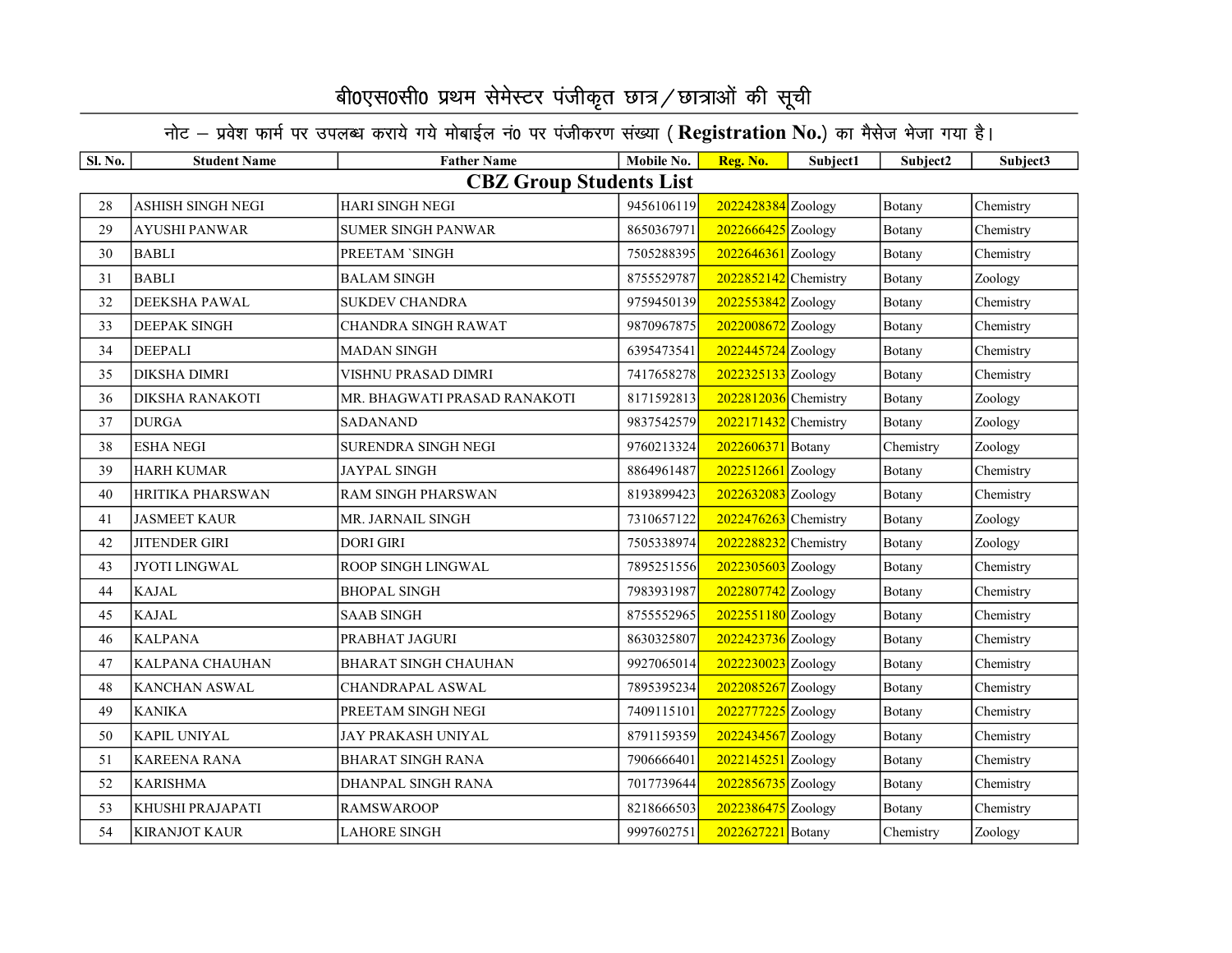| $\overline{SI}$ . No.          | <b>Student Name</b>   | <b>Father Name</b>       | Mobile No. | Reg. No.             | Subject1 | Subject2  | Subject3  |
|--------------------------------|-----------------------|--------------------------|------------|----------------------|----------|-----------|-----------|
| <b>CBZ Group Students List</b> |                       |                          |            |                      |          |           |           |
| 55                             | <b>KOMAL RAWAT</b>    | <b>RAMESH SINGH</b>      | 8979258775 | 2022110628 Zoology   |          | Botany    | Chemistry |
| 56                             | <b>KULVEER SINGH</b>  | <b>BALBEER SINGH</b>     | 7895898983 | 2022255177 Botany    |          | Chemistry | Zoology   |
| 57                             | <b>MANISHA BISHT</b>  | UTTAM SINGH BISHT        | 8384895374 | 2022672431 Zoology   |          | Botany    | Chemistry |
| 58                             | <b>MANISHA SEMWAL</b> | <b>GOVIND RAM</b>        | 7817845373 | 2022103182 Zoology   |          | Botany    | Chemistry |
| 59                             | MEENAKSHI SINGH       | <b>INDER SINGH</b>       | 7500435629 | 2022805883 Zoology   |          | Botany    | Chemistry |
| 60                             | MISS SHEETAL CHAUHAN  | RAVINDRA SINGH           | 7409354292 | 2022881404 Zoology   |          | Botany    | Chemistry |
| 61                             | MOHIT JOSHI           | MURARI LAL JOSHI         | 7302928964 | 2022112647 Zoology   |          | Botany    | Chemistry |
| 62                             | <b>MONIKA</b>         | <b>BHARAT SINGH</b>      | 9675309177 | 2022011860 Chemistry |          | Botany    | Zoology   |
| 63                             | <b>MUSKAN PANWAR</b>  | <b>NAGENDRA PANWAR</b>   | 7900715645 | 2022218602 Zoology   |          | Botany    | Chemistry |
| 64                             | <b>NAINA PANCHAL</b>  | MUKESH KUMAR PANCHAL     | 8171426693 | 2022702672 Zoology   |          | Botany    | Chemistry |
| 65                             | NEETIKA NAUTIYAL      | HIRA MANI NAUTIYAL       | 9012707527 | 2022236227 Zoology   |          | Botany    | Chemistry |
| 66                             | <b>NEHA</b>           | MR. KUNDAN LAL           | 8865026072 | 2022844416 Zoology   |          | Botany    | Chemistry |
| 67                             | <b>NEHA SHARMA</b>    | <b>MANOJ SHARMA</b>      | 7302622791 | 2022183556 Chemistry |          | Botany    | Zoology   |
| 68                             | <b>NIKITA</b>         | YASHPAL SINGH            | 7983418876 | 2022328860 Botany    |          | Chemistry | Zoology   |
| 69                             | <b>NIKITA</b>         | <b>RAM LAL</b>           | 7579241324 | 2022143031 Zoology   |          | Botany    | Chemistry |
| 70                             | <b>NIKITA SINWAL</b>  | RAVINDRA SINGH SINWAL    | 9548043826 | 2022168224 Zoology   |          | Botany    | Chemistry |
| 71                             | NISHA VISHWAS         | VIJAY VISHWAS            | 6398909450 | 2022248775 Chemistry |          | Botany    | Zoology   |
| 72                             | <b>PARI DUBEY</b>     | MR PREM SHANKAR DUBEY    | 8791276059 | 2022627547 Zoology   |          | Botany    | Chemistry |
| 73                             | <b>PAYAL</b>          | LEELA SINGH RANA         | 9149329485 | 2022866878 Zoology   |          | Botany    | Chemistry |
| 74                             | POOJA JOSHI           | MANI RAM JOSHI           | 7088092627 | 2022874657 Zoology   |          | Botany    | Chemistry |
| 75                             | POOJA KANDIYAL        | <b>JAGMOHAN KANDIYAL</b> | 8077732686 | 2022780233 Zoology   |          | Botany    | Chemistry |
| 76                             | <b>PRACHI</b>         | <b>RAM SINGH NEGI</b>    | 8700466005 | 2022686730 Zoology   |          | Botany    | Chemistry |
| 77                             | PRACHI BHATT          | <b>RAJKUMAR BHATT</b>    | 7456083617 | 2022754314 Zoology   |          | Botany    | Chemistry |
| 78                             | PRADEEP SINGH ASWAL   | <b>SURAT SINGH ASWAL</b> | 7895290447 | 2022158406 Zoology   |          | Botany    | Chemistry |
| 79                             | PRAGYA SARVEHI        | NEERAJ SARVEHI           | 9897455039 | 2022318824 Zoology   |          | Botany    | Chemistry |
| 80                             | PRASHANT MAHAR        | <b>SOBAN SINGH MAHAR</b> | 7248582945 | 2022058088 Botany    |          | Chemistry | Zoology   |
| 81                             | <b>PRATIBHA</b>       | SOHAN SINGH GUSAIN       | 6397202396 | 2022447485 Zoology   |          | Botany    | Chemistry |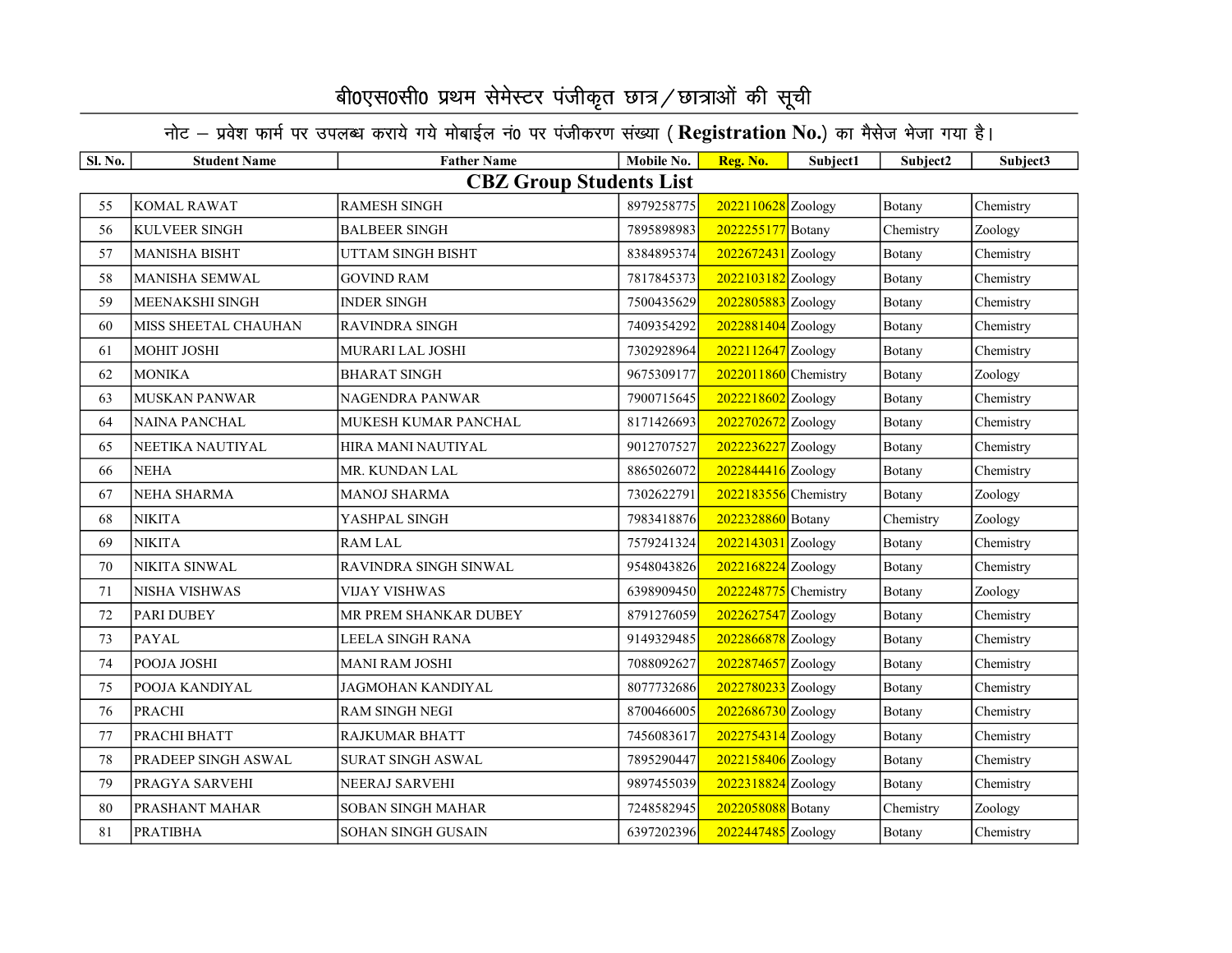| Sl. No.                        | <b>Student Name</b>     | <b>Father Name</b>         | Mobile No. | Reg. No.               | Subject1 | Subject2  | Subject3  |
|--------------------------------|-------------------------|----------------------------|------------|------------------------|----------|-----------|-----------|
| <b>CBZ Group Students List</b> |                         |                            |            |                        |          |           |           |
| 82                             | <b>PREETI</b>           | LATE MR. GOVIND SINGH NEGI | 8433266069 | 2022002601 Zoology     |          | Botany    | Chemistry |
| 83                             | <b>PREETI</b>           | <b>DEVENDRA SINGH</b>      | 8171068026 | 2022455848 Zoology     |          | Botany    | Chemistry |
| 84                             | PREETI RAWAT            | DHIRENDRA SINGH RAWAT      | 7300765632 | 2022727281 Zoology     |          | Botany    | Chemistry |
| 85                             | PRERNA DOBRIYAL         | KANTI PRASAD DOBRIYAL      | 9760625289 | 2022365276 Zoology     |          | Botany    | Chemistry |
| 86                             | PRIYA GUPTA             | UMESH CHANDRA GUPTA        | 9119749450 |                        | Zoology  | Botany    | Chemistry |
| 87                             | <b>PRIYANKA</b>         | <b>DHARMENDRA KUMAR</b>    | 9557398046 | 2022176575 Zoology     |          | Botany    | Chemistry |
| 88                             | <b>RAJEEV KUMAR</b>     | <b>VIJAY KUMAR</b>         | 9368886130 | 2022566340 Zoology     |          | Botany    | Chemistry |
| 89                             | <b>RAJKUMAR</b>         | RAMESHWAR LAL              | 7253940701 | 2022361735 Zoology     |          | Botany    | Chemistry |
| 90                             | <b>RAJULI</b>           | <b>RAMESH SINGH RAWAT</b>  | 9027395345 | $2022700816$ Chemistry |          | Botany    | Zoology   |
| 91                             | <b>RAVI KUMAR</b>       | <b>ANAND</b>               | 7302828142 | 2022014601 Zoology     |          | Botany    | Chemistry |
| 92                             | <b>RITIKA</b>           | <b>JEETMAL</b>             | 8630319691 | 2022387037 Zoology     |          | Botany    | Chemistry |
| 93                             | <b>RIYA KANDWAL</b>     | <b>JAIKRISHAN KANDWAL</b>  | 7817839736 | 2022247681 Zoology     |          | Botany    | Chemistry |
| 94                             | <b>SACHIN KUMAR</b>     | <b>DHEERAJ CHANDRA</b>     | 9528734781 | 2022052047 Zoology     |          | Botany    | Chemistry |
| 95                             | SACHIN PRASAD SEMWAL    | <b>AMARDEV</b>             | 7039928565 | 2022185436 Chemistry   |          | Botany    | Zoology   |
| 96                             | <b>SAHIL DIKOLA</b>     | <b>JAGMAOHAN SINGH</b>     | 9690119841 | 2022771734 Zoology     |          | Botany    | Chemistry |
| 97                             | <b>SAKSHI</b>           | DARMIYAN SINGH RAWAT       | 9389953097 | 2022776256 Zoology     |          | Botany    | Chemistry |
| 98                             | <b>SALONI POKHRIYAL</b> | YASHPAL POKHRIYAL          | 9528817346 | 2022732354 Zoology     |          | Botany    | Chemistry |
| 99                             | <b>SAMIKSHA PALIWAL</b> | PAWAN KUMAR PALIWAL        | 8937825515 | 2022882383 Zoology     |          | Botany    | Chemistry |
| 100                            | <b>SANDEEP KUMAR</b>    | <b>SURESH LAL</b>          | 9536408357 | 2022270180 Zoology     |          | Botany    | Chemistry |
| 101                            | <b>SANJANA BISHT</b>    | DHARAMPAL SINGH BISHT      | 9997316485 | 2022022716 Zoology     |          | Botany    | Chemistry |
| 102                            | <b>SAVITA BAILWAL</b>   | DINESH PRASAD BAILWAL      | 8979679348 | 2022034811 Zoology     |          | Botany    | Chemistry |
| 103                            | <b>SEEMA PAL</b>        | <b>HARI LAL PAL</b>        | 8273460155 | 2022362144 Chemistry   |          | Botany    | Zoology   |
| 104                            | <b>SHABNAM</b>          | <b>SAUDAN SINGH</b>        | 9997190188 | 2022338618 Chemistry   |          | Botany    | Zoology   |
| 105                            | <b>SHAGUN DHIMAN</b>    | <b>MANJESH DHIMAN</b>      | 8430737137 | 2022868207 Zoology     |          | Botany    | Chemistry |
| 106                            | <b>SHALINI BHATT</b>    | MR. SATISH CHANDRA BHATT   | 8650770688 | 2022564123 Zoology     |          | Botany    | Chemistry |
| 107                            | SHIVAM CHAUHAN          | DAYAL SINGH CHAUHAN        | 7895627647 | 2022862351 Zoology     |          | Botany    | Chemistry |
| 108                            | <b>SHIVANI</b>          | <b>GOVIND SINGH SENGAR</b> | 8126817259 | 2022002464 Botany      |          | Chemistry | Zoology   |